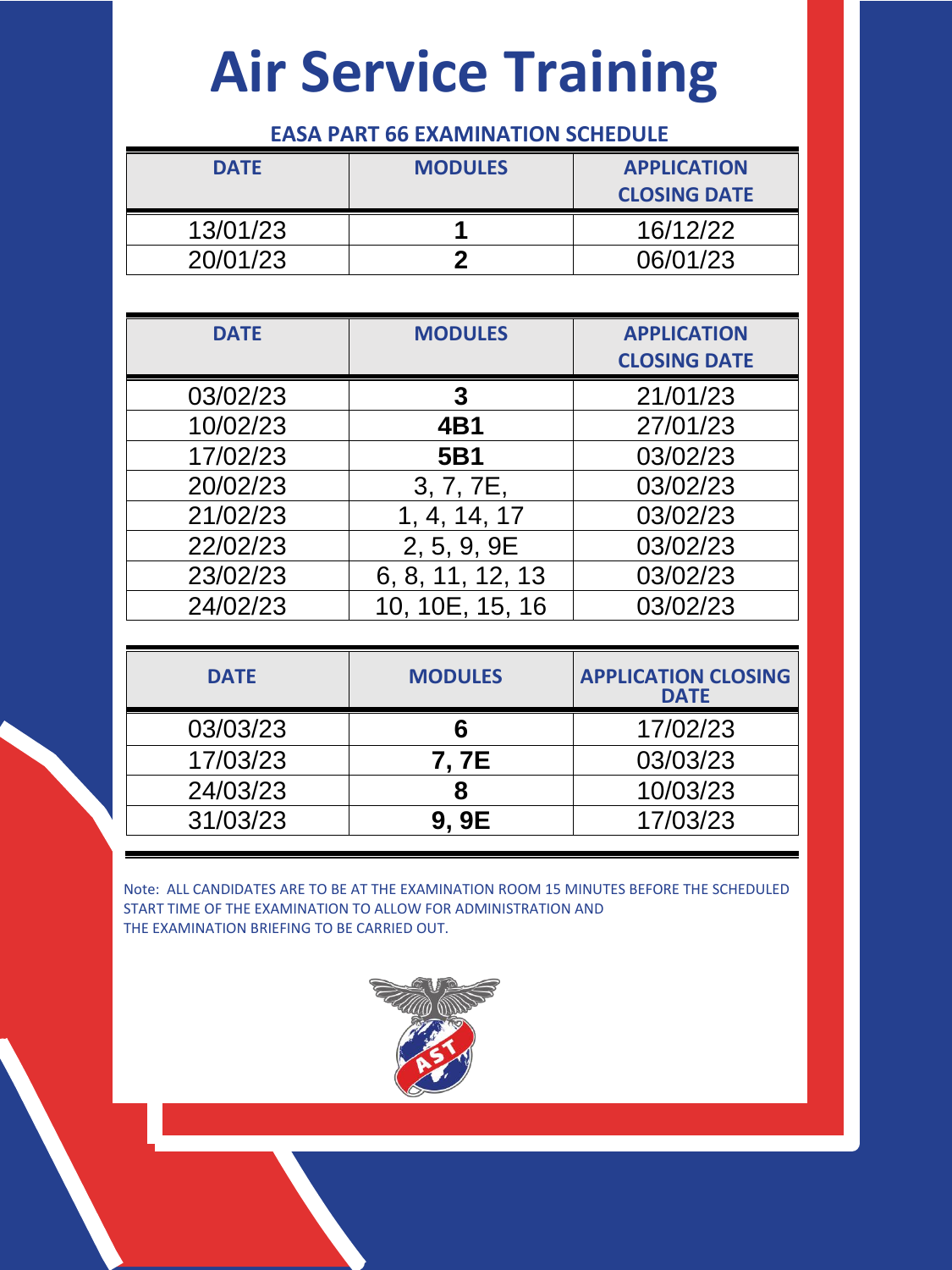#### **EASA PART 66 EXAMINATION SCHEDULE**

| <b>DATE</b> | <b>MODULES</b> | <b>APPLICATION</b><br><b>CLOSING DATE</b> |
|-------------|----------------|-------------------------------------------|
| 07/04/23    | 10.10E         | 24/03/23                                  |

| <b>DATE</b> | <b>MODULES</b> | <b>APPLICATION</b>  |
|-------------|----------------|---------------------|
|             |                | <b>CLOSING DATE</b> |
| 19/05/23    | 11, 12         | 28/04/23            |
| 22/05/23    | 2, 5, 9, 9E    | 28/04/23            |
| 23/05/23    | 1, 4, 14, 15   | 28/04/23            |
| 24/05/23    | 3, 6, 8        | 28/04/23            |
| 25/05/23    | 10, 10E, 17    | 28/04/23            |
| 26/05/23    | 7, 7E, 13      | 28/04/23            |

| <b>DATE</b> | <b>MODULES</b> | <b>APPLICATION CLOSING</b><br><b>DATE</b> |
|-------------|----------------|-------------------------------------------|
| 02/06/23    | 15             | 19/05/23                                  |
| 09/06/23    | 17             | 26/05/23                                  |
| 16/06/23    |                | 02/06/23                                  |
| 23/06/23    | 2.5B2          | 09/06/23                                  |

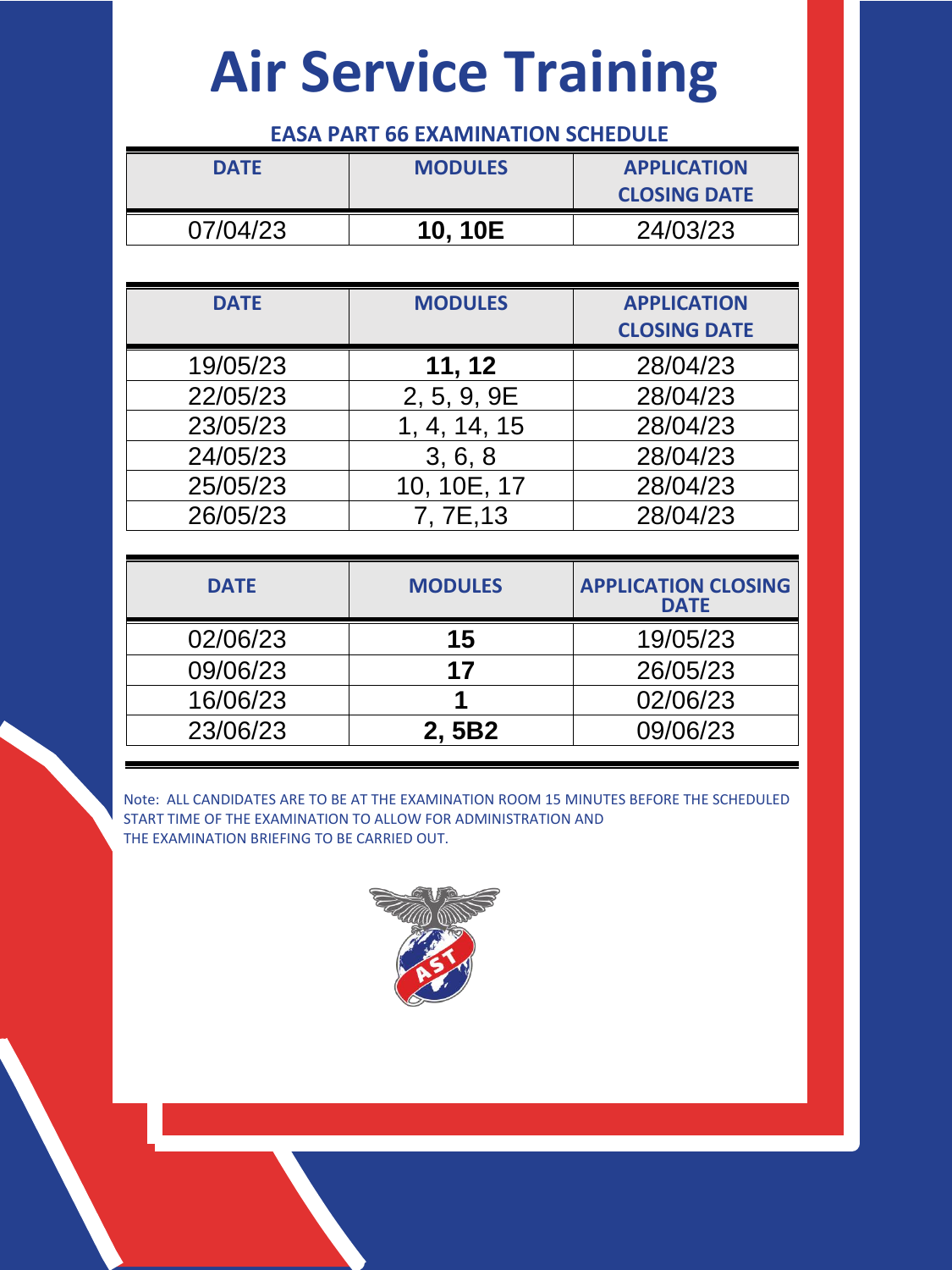#### **EASA PART 66 EXAMINATION SCHEDULE**

| <b>DATE</b> | <b>MODULES</b> | <b>APPLICATION</b>  |
|-------------|----------------|---------------------|
|             |                | <b>CLOSING DATE</b> |
| 07/07/23    |                | 23/06/23            |
| 14/07/23    | 4B1            | 30/06/23            |
| 21/07/23    | 4B2, 5B1       | 07/07/23            |

| <b>DATE</b> | <b>MODULES</b>  | <b>APPLICATION</b><br><b>CLOSING DATE</b> |
|-------------|-----------------|-------------------------------------------|
| 04/08/23    | 5B2, 15         | 21/07/23                                  |
| 18/08/23    | 6               | 04/08/23                                  |
| 21/08/23    | 3, 7, 7E        | 04/08/23                                  |
| 22/08/23    | 1, 4, 14, 17    | 04/08/23                                  |
| 23/08/23    | 2, 5, 9, 9E     | 04/08/23                                  |
| 24/08/23    | 8, 11, 12, 13   | 04/08/23                                  |
| 25/08/23    | 10, 10E, 15, 16 | 04/08/23                                  |

| <b>DATE</b> | <b>MODULES</b> | <b>APPLICATION CLOSING</b><br><b>DATE</b> |
|-------------|----------------|-------------------------------------------|
| 01/09/23    | 7, 7E          | 18/08/23                                  |
| 08/09/23    | 8              | 25/08/23                                  |
| 15/09/23    | 9.9E           | 01/09/23                                  |
| 22/09/23    | 10,10E         | 08/09/23                                  |